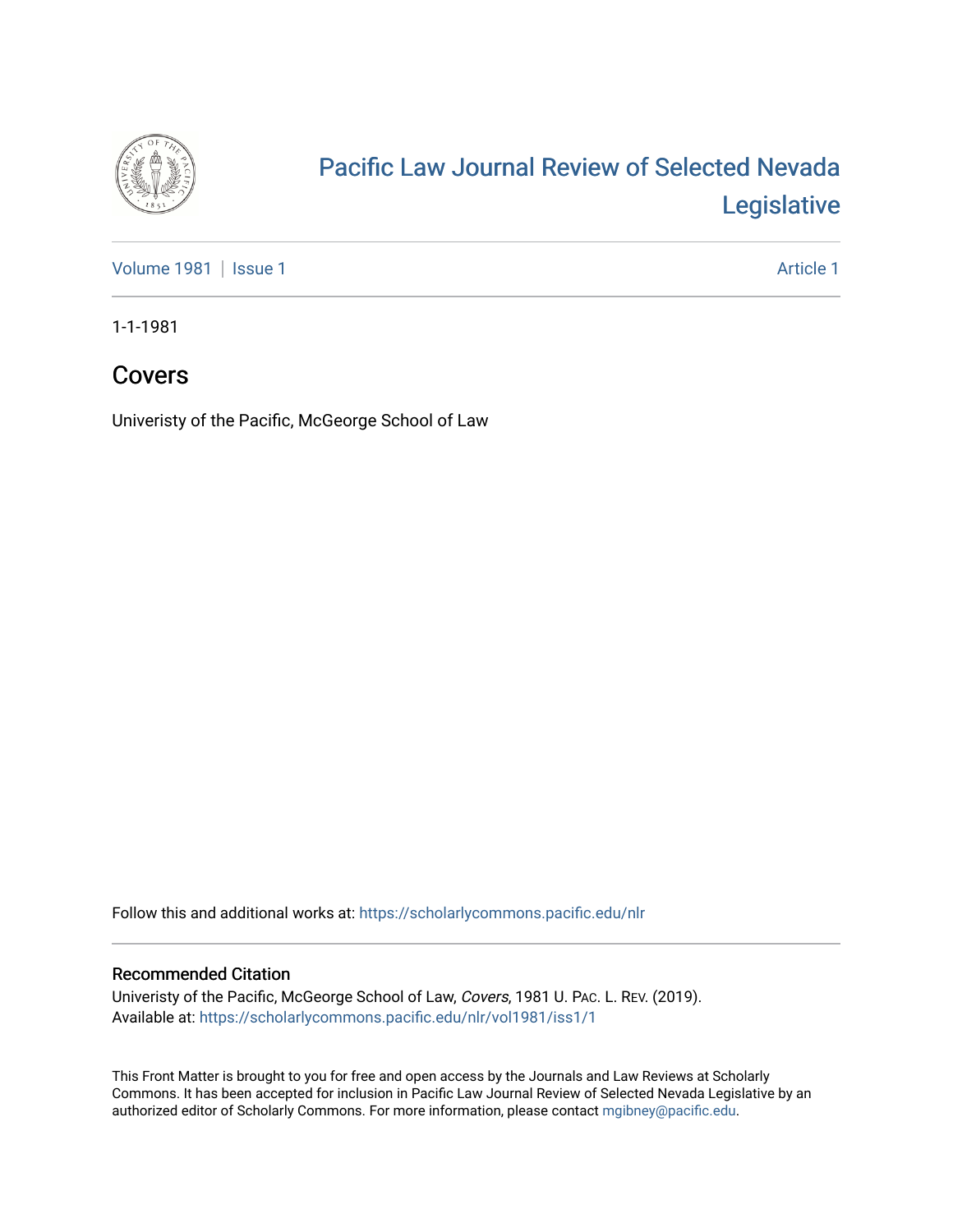

NEVADA

1981

**SESSION**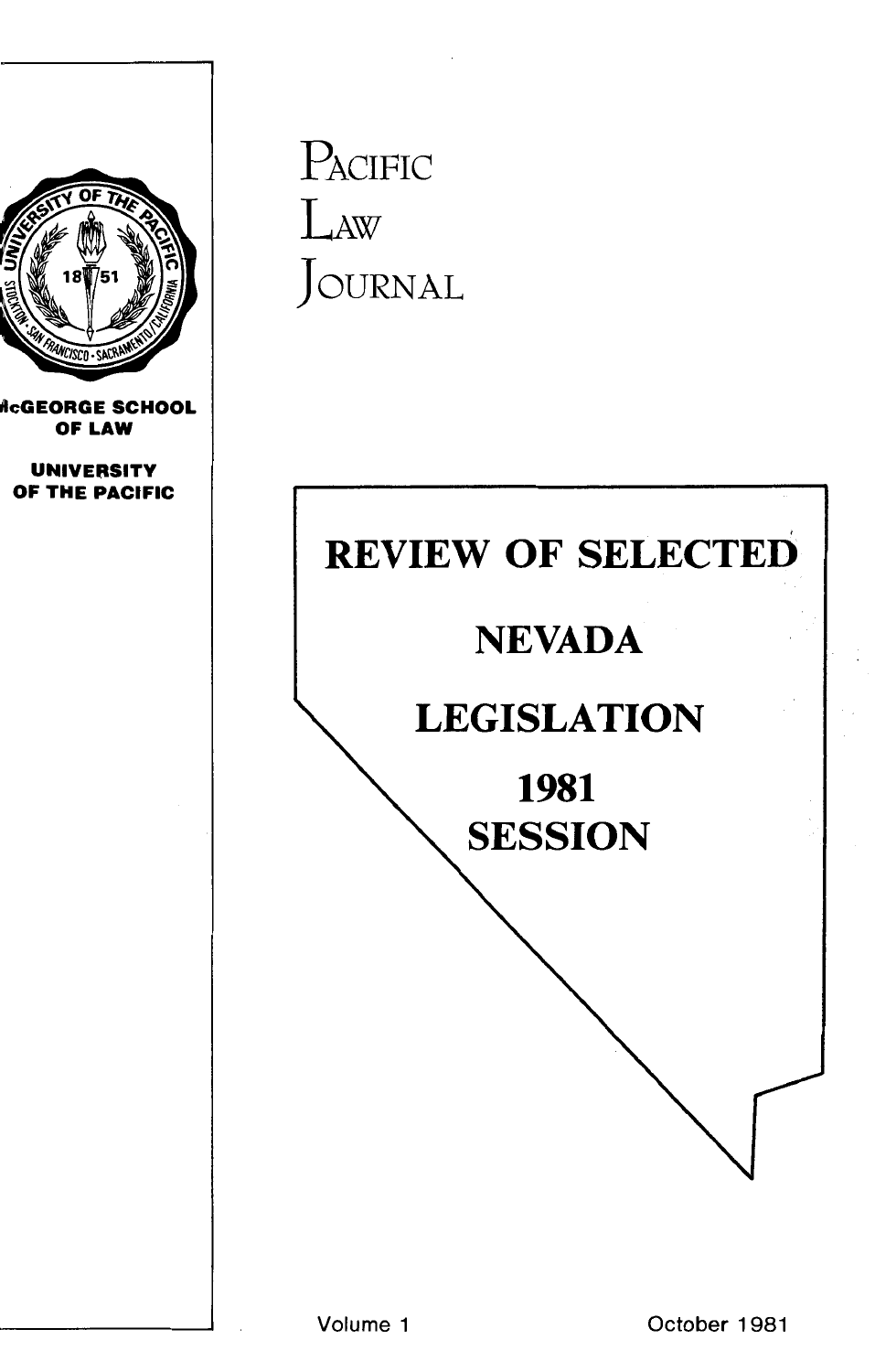

## **UNIVERSITY OF THE PACIFIC McGEORGE SCHOOL OF LAW**

*3200 Fifth Avenue, Sacramento, California* 

#### THE ADMINISTRATION

STANLEY E. McCAFFREY, B.A., LL.D. CLIFFORD HAND, B.A., M.A., PH.D. THOMAS C. McLAREN, B.S. CLIFFORD DOCHTERMAN, A.B., M.A. ROBERT R. WINTERBERG, A.B., D.B.A. JUDITH M. CHAMBERS, B.A., M.A. GORDON D. SCHABER, A.B., J.D., LL.D. WILLIAM J. RIEGGER, B.S.L., J.D. GARY V. SCHABER\* DECEASED JANE M. KELSO, B.A., J.D.

DAVE FREEMAN, B.A., J.D. HAROLD M. KAMBAK, B.A. ROBERT A. CHAIM, B.A., D.A. CAROL J. HUNTER ALICE J. MURRAY GARY L. EvANS, B.A., C.P.A. FRAN WALLACE-SCHUTZMAN, B.A., M.A.

**President of the University** *Acting President* o/ *the University Assistant to the President*  Vice President, Executive Assistant of the University **Financial Vice President of the University** *Vice President, Student Life* o/ *the University*  **Dean of McGeorge School of Law** *Acting Associate .Dean for Academic Affairs Associate .Dean for Administration Acting Assistant .Dean, Admissions and Counseling, and .Director, Summer Pre-Law Program Assistant .Dean of Career .Development Assistant .Dean* o/ *Prqfessional Programs*  Assistant Dean of Students, Lecturer in Law *Registrar Law Librarian*  **Director of the Business Office Director, Office of Career Development** 

#### THE FACULTY OF LAW

JUDGE JAMES R. ADAMS, B.A., J.D. *Prqfessor of Law*  EDWIN H. ARMSTRONG, B.A., LL.B. *Lecturer in Law Clinician-Practitioner*  RONALD BATH, B.A., J.D. *Adjunct Assistant Prqfessor* o/ *Law*  DON BERGER, B.A., J.D., LL.M. **Professor of Law** PHILIP A. BERNS, B.S., LL.B. *Adjunct Prqfessor of Law*  ROBERT K. BEST, A.B., J.D. *Adjunct Prqfessor of Law*  WILLIAM R. BICKFORD, B.A., J.D.<br>*Adjunct Professor of Law* CHRISTOPHER BLAKESLEY, B.A., M.A., J.D., LL.M. *Associate Professor* o/ *Law*  WALTER BROMBERG, B.S., M.D.<br>*Adjunct Professor of Forensic Psychiatry* JOHN J. BUKEY, B.A., J.D. *Adjunct Professor* o/ *Law*  DENNIS CAMPBELL, B.A., J.D., LL.M. *Overseas Program Resident .Director Acting Associate Prqfessor* o/ *Law* 

JUDGE KATHRYN C. CANLIS, B.A., J.D. *Sacramento Municipal Court .District Adjunct Professor* o/ *Law*  ROBERT F. CARLSON, B.A., J.D.

*Adjunct Prqfessor* o/ *Law* 

DR. ROBERT A. CHAIM, B.A., D.A.<br>*Lecturer in Language of the Law<br><i>Assistant Dean of Students* 

NATHANIEL COLLEY, B.S., LL.B. *Adjunct Prqfessor* o/ *Law* 

THOMAS COYNE, B.A., J.D. **Professor of Law** 

KEVIN CULHANE, J.D., J.S.M. *Adjunct Associate Professor* o/ *Law* 

JEROME J. CURTIS, JR., B.A., J.D., LL.M. **Professor of Law** 

*Advisor to the Pacific Law Journal*  . PAUL F. DAUER, B.A., J.D.

*Adjunct Prqfessor* o/ *Law* 

CHRISTINE DENTINO, B.A., J.D., LL.M. **Associate Professor of Law** 

DANIEL J. DYKSTRA, B.S., LL.B., S.J.D.<br>*Visiting Professor of Law* 

HOWARD E. ENGLE, JR., B.A., J.D. *Prqfessor of Law*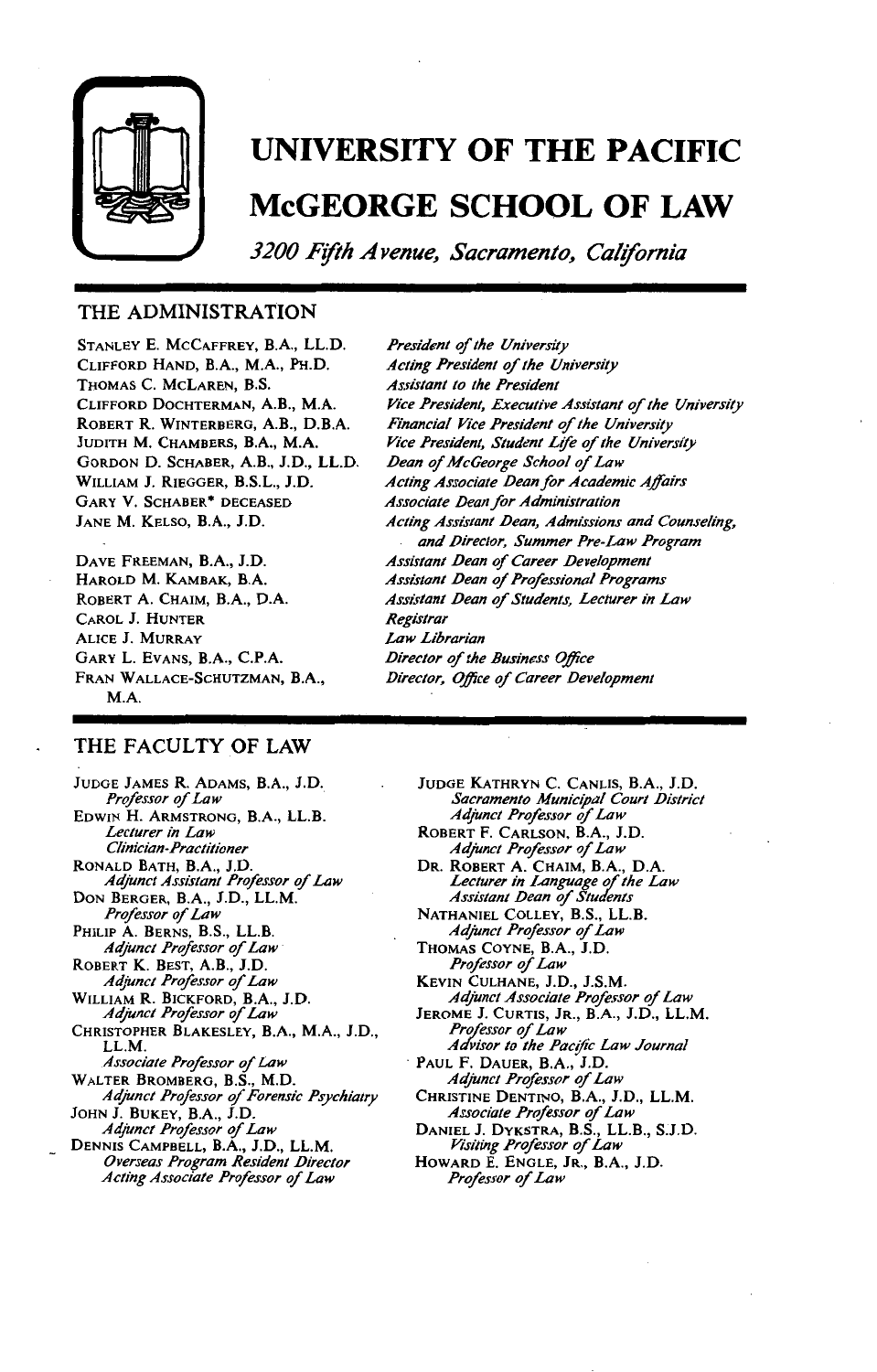GLENN A. FAIT, B.A., J.D. *Director, Institute for Administrative Justice, Lecturer in Law*  BENJAMIN D. FRANTZ, B.A., J.D. *Acting Associate Prqfessor of Law*  DAVE FREEMAN, B.A., J.D.<br>*Assistant Dean of Career Development* **Professor** of Law JuDGE B. ABBOTT GOLDBERG, B.A., LL.B. *Sacramento County Superior Court (Retired) Scholar in Residence, Special Consultant to the Pac!fic Law Journal*  BEVERLY RUBENS GORDON, J.D. *Visiting Professor of Law*<br>R. JAMES GROH, B.A., LL.B.<br>*Professor of Law* JUDGE SHELDON GROSSFELD, B.S., J.D. *Sacramento County Superior Court Adjunct Professor of Law*<br>WARREN A. JONES, B.A., J.D. *Lecturer in Law*  CHARLES D. KELSO, A.B., J.D., LL.M., J.S.D., LL.D. *Professor of Law* JANE KELSO, B.A., J.D. *Director, Pre-Law Summer Program Lecturer in Law*  JUDGE ANTHONY M. KENNEDY, A.B., LL.B. *U.S. Court of Appeals, Ninth Circuit Adjunct Prqfessor* o/ *Law*  JoHN G. KoLB, B.A., J.D. **Professor** of Law ROBERT KUTSCHER, A.B., M.A., LL.B.<br>*Adjunct Professor of Law* JoHN R. LEWIS, JR., B.S., M.S., J.D. *Prqfessor* o/ *Law*  JAMES LOPES, B.A., J.D., LL.M. Adjunct Associate Professor of Law CHARLES W. LUTHER, J.D. *Professor of Law* FLORENCE J. LUTHER, J.D. *Prqfessor of Law*  IRWIN I. LYONS, B.A., PH.D., M.D., J.D.<br>*Adjunct Assistant Professor of Law* DAVID MALESKI, B.S.C.E., J.D. *Associate Professor of Law*  BARRY S. MARTIN, B.A., M.A., J.D. *Director* o/ *Community Legal Services Lecturer in Law*  STEPHEN C. McCAFFREY, B.A., J.D., DR. JuR. **Associate Professor of Law** DAVID MILLER, B.A., J.D.<br>*Professor of Law AdVisor to the Owens Project*  JoELLEN L. MITCHELL, A.B., J.D. Associate Professor of Law FRED K. MORRISON, B.A., J.D. *Professor of Law*<br>**ROBERT F. O'NEAL, M.E., J.D.** *Professor of Law* RoBERT OwENs, M.L.S., J.D.

*Public Service Librarian* 

RICHARD PARNELL, B.A., J.D. *Lecturer in Law*  DONALD R. PRINZ, B.S., B.A., J.D. *Professor of Law*  WILLIAM RIEGGER, B.S.L., J.D.  $V$ *isiting Professor of Law* RONALD B. ROBIE, B.A., M.A., J.D. *Adjunct Professor* o/ *Law Dir. ,State bep't of Water Resources*  CLAUDE D. ROHWER, A.B., J.D. **Professor** of Law GEORGE K. ROSENBERG, B.S., J.D.<br>*Adjunct Professor of Law* JOHN E. RYAN, B.A., J.D., LL.M. **Professor of Law** JOHN SALTONSTALL, B.A., LL.B. *Visiting Prqfessor* o/ *Law*  JUDGE GORDON D. SCHABER, A.B., J.D., LL.D. *Dean of McGeorge School of Law Professor of Law* GLENDALEE SCULLY, B.A., J.D. *Director of Clinical Legal Education Lecturer in Law*  Thomas J. Scully, B.A., J.D.<br>*Visiting Professor of Law* LEI R. SEEGER, J.D., LL.M. *Assistant Law Librarian*  GLEN W. SHELLHAAS, A.B., J.D. *Director of Center for Legal Advocacy Prqfessor of Law*  ANTHONY M. SKROCKI, J.D., LL.M. **Professor** of Law JUSTICE CHARLES SPRINGER, B.A., J.D. *Justice, Nevada Supreme Court Adjunct Professor* o/ *Law*  ROBERT N. STARK, J.D. *Adjunct Professor of Law* A. KENT SUMMERS, B.A., J.D., LL.M.  $A$ ssociate Professor of Law WILLIAM W. SUMNER, B.S., J.D., LL.M. *Adjunct Assistant Professor of Law* BRIAN TAUGHER, B.S., J.D. *Adjunct Prqfessor* o/ *Law*  FRANK J. TRELEASE, A.B., LL.B., J.S.D., LL.D. *Professor of Law* HENN-JURI UIBOPUU, LL.B. *Visiting Professor* o/ *Law*  WILLIAM G. VAN DER MEl, B.A., J.D. *Adjunct Prqfessor of Law*  BELAN WAGNER, B.A., J.D., LL.M. *Adjunct Professor of Law* MARLAN WALKER, B.A., J.D., LL.M. **Assistant Professor of Law** MALCOM WEINTRAUB, B.A., J.D. *Adjunct Prqfessor of Law*  KENNETH M. WELLS, A.B., J.D. *Adjunct Professor* o/ *Law*  DoNALD H. WOLLETT, A.B., LL.B. *Professor of Law* KoJO YELPAALA, LL.B., M.B.A., M.L.I. *Assistant Professor of Law*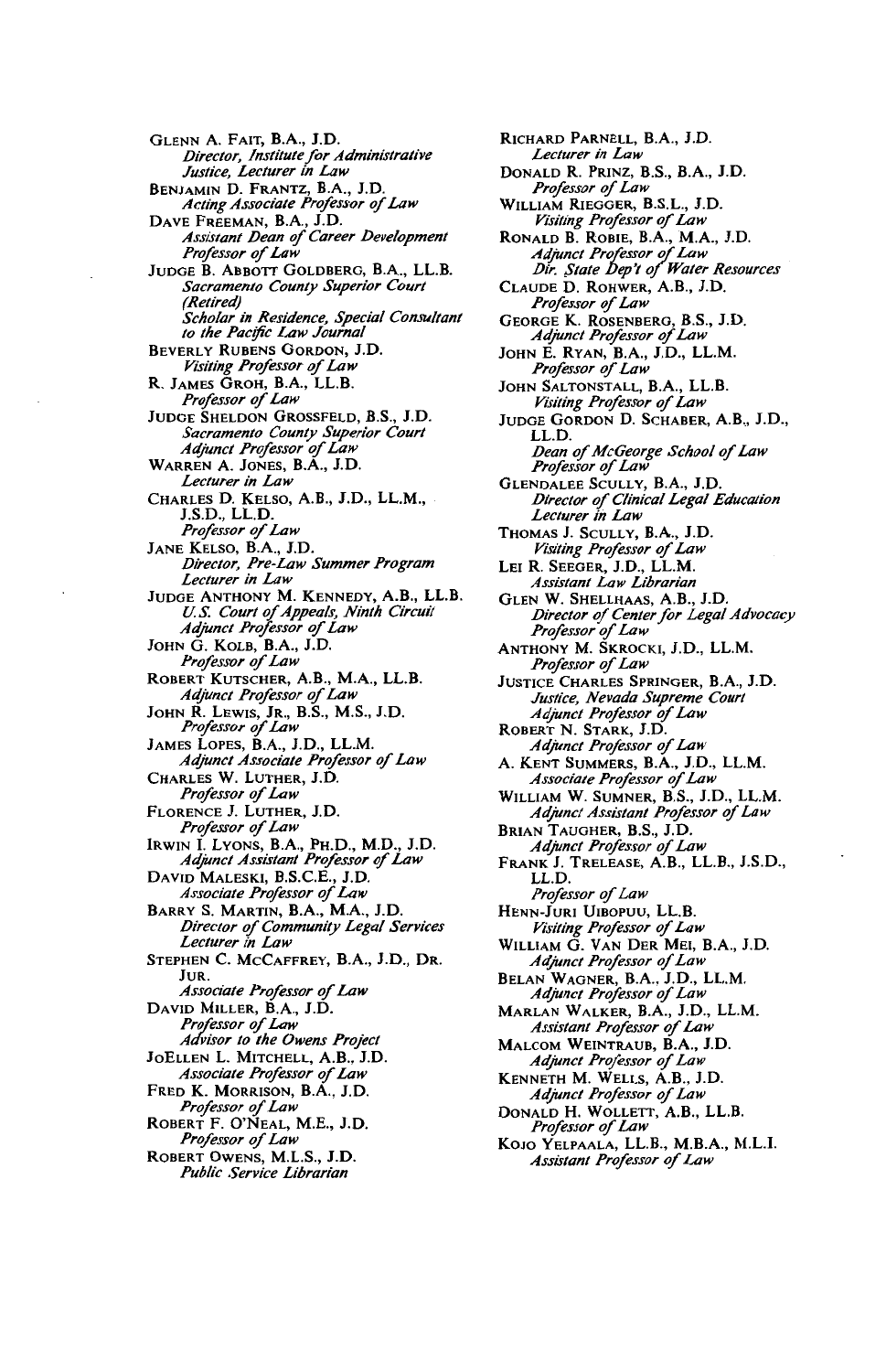# PACIFIC LAW JOURNAL

*Member, National Conference* of *Law Reviews* 

OCTOBER 1981 VOLUME I

#### BOARD OF EDITORS

JAMES E. MORTON *Editor in Chief* 

MICHAEL P. McCLOSKEY *Managing Editor* 

CARLETON R. CRAMER CAROLYN ADAMS *Associate Managing Editor* 

VICTORIA J. DAVIS *Comment Editor* 

MORLEY A. HOFFMAN LAURAL. TAYLOR *Associate Comment Editors*  DAVID L. AMSDEN *Legislation Editor* 

MICHAEL ANDREW BISHOP *Associate Legislation Editors* 

**SCOTT EUGENE BARTEL** *Articles Editor* 

DAVID M. GILMORE *Associate Articles Editor* 

**ASSISTANT EDITOR** JOHN D. FAIRBROOK

#### STAFF MEMBERS

ESTELA PINO ANDERSON CAROLE GAASCH RONALD M. ANDERSON DAVID GLISSMAN KARIN B. BARNES LORI GRAUBART THOMAS W. BIRMINGHAM TAMI LYNN GRIFFIN-TIM BITTLE STOLTE DAVID CARICO MATHEW CHAN CHRISTINA DESSER ANN DIEM NORBERT U. FROST

LAUREN L. HEARD JOYCE HINRICHS CINDY ANN MERTEN LAWRANCE W. NILE THERESA NUHN

BRADLEY A. PERKINS MARK D. PETERS CHERIE G. PORTER DARYL RoBERTs CYNTHIA A. ROBINS CAROLE ROUIN MICHAEL M. SMITH KATHARINE L. SPANIAC SANDRA VANDERVEEN  $\mathbf{v} = \mathbf{v}$ 

JEROME J. CURTIS *Faculty Adrlisor*  SHERRYL DURSTELER *Administrative Assistant* 

GEORGE MURPHY *Legislative Review Advisor*  B. ABBOTT GOLDBERG *Special Consultant*